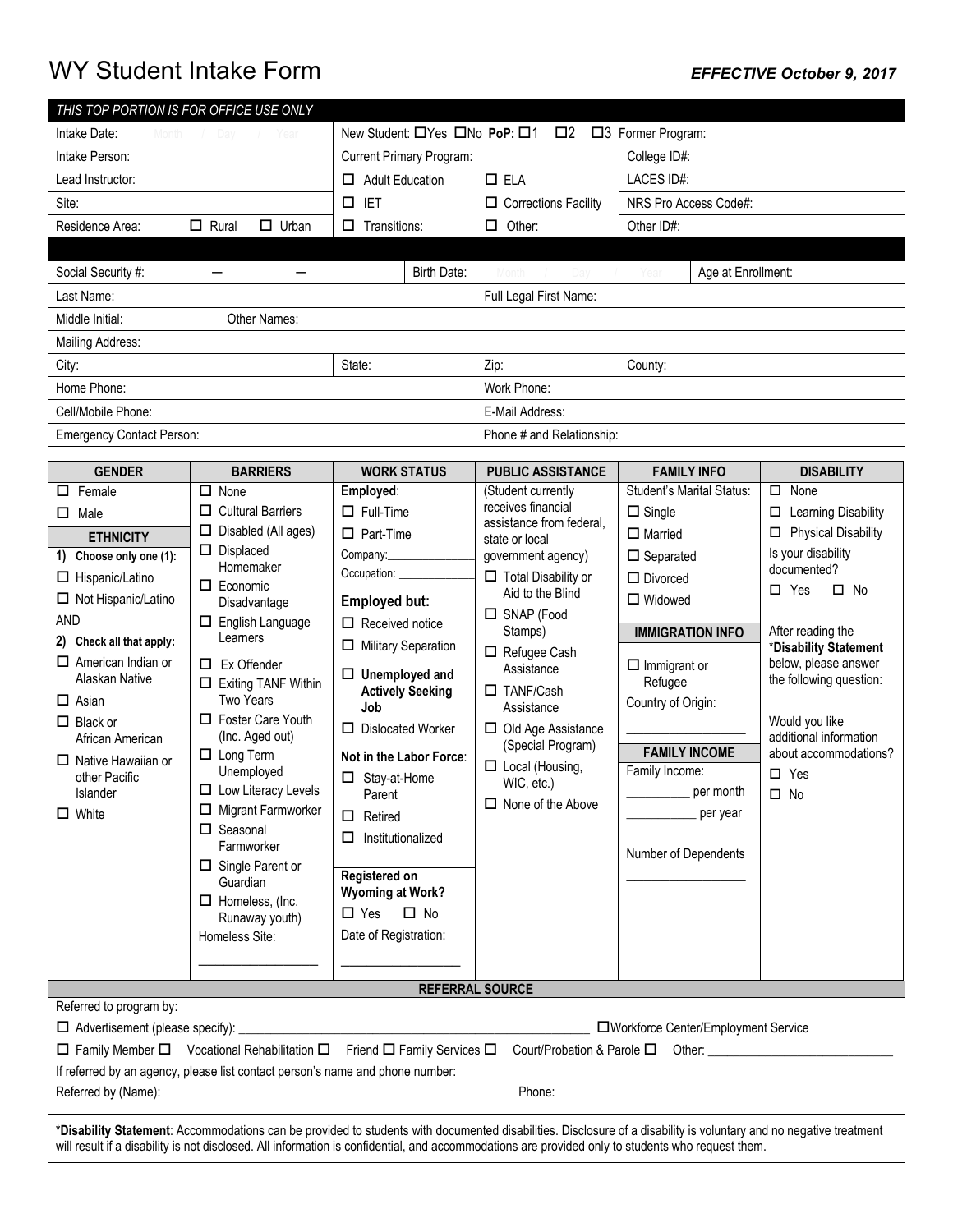| <b>EDUCATION</b>                                                                                                                                                                                                                                                                                                                                                                                                                                                                                                                                                                                                                                                                                                                                                                                                                                                                                                                                                                                                                                                                                                                                                                                                                                                                                                                                                             |                                                                                                                            |                               |  |  |  |
|------------------------------------------------------------------------------------------------------------------------------------------------------------------------------------------------------------------------------------------------------------------------------------------------------------------------------------------------------------------------------------------------------------------------------------------------------------------------------------------------------------------------------------------------------------------------------------------------------------------------------------------------------------------------------------------------------------------------------------------------------------------------------------------------------------------------------------------------------------------------------------------------------------------------------------------------------------------------------------------------------------------------------------------------------------------------------------------------------------------------------------------------------------------------------------------------------------------------------------------------------------------------------------------------------------------------------------------------------------------------------|----------------------------------------------------------------------------------------------------------------------------|-------------------------------|--|--|--|
| ***Enter the highest level of schooling or degree attained for each student in US or non-us-based schooling. Use the last year of schooling that was completed to<br>identify if it is to be recorded as US Based or Non-US Based Schooling.                                                                                                                                                                                                                                                                                                                                                                                                                                                                                                                                                                                                                                                                                                                                                                                                                                                                                                                                                                                                                                                                                                                                 |                                                                                                                            |                               |  |  |  |
| Highest Degree or Level of School Completed ***                                                                                                                                                                                                                                                                                                                                                                                                                                                                                                                                                                                                                                                                                                                                                                                                                                                                                                                                                                                                                                                                                                                                                                                                                                                                                                                              | <b>US Based Schooling</b>                                                                                                  | <b>Non-US Based Schooling</b> |  |  |  |
| No schooling                                                                                                                                                                                                                                                                                                                                                                                                                                                                                                                                                                                                                                                                                                                                                                                                                                                                                                                                                                                                                                                                                                                                                                                                                                                                                                                                                                 |                                                                                                                            |                               |  |  |  |
| Grades 1-5                                                                                                                                                                                                                                                                                                                                                                                                                                                                                                                                                                                                                                                                                                                                                                                                                                                                                                                                                                                                                                                                                                                                                                                                                                                                                                                                                                   |                                                                                                                            |                               |  |  |  |
| Grades 6-8                                                                                                                                                                                                                                                                                                                                                                                                                                                                                                                                                                                                                                                                                                                                                                                                                                                                                                                                                                                                                                                                                                                                                                                                                                                                                                                                                                   |                                                                                                                            |                               |  |  |  |
| Grades 9-12 (no diploma)                                                                                                                                                                                                                                                                                                                                                                                                                                                                                                                                                                                                                                                                                                                                                                                                                                                                                                                                                                                                                                                                                                                                                                                                                                                                                                                                                     |                                                                                                                            |                               |  |  |  |
| Secondary School Diploma or alternate credential                                                                                                                                                                                                                                                                                                                                                                                                                                                                                                                                                                                                                                                                                                                                                                                                                                                                                                                                                                                                                                                                                                                                                                                                                                                                                                                             |                                                                                                                            |                               |  |  |  |
| Secondary School Equivalent                                                                                                                                                                                                                                                                                                                                                                                                                                                                                                                                                                                                                                                                                                                                                                                                                                                                                                                                                                                                                                                                                                                                                                                                                                                                                                                                                  |                                                                                                                            |                               |  |  |  |
| Some Postsecondary education, no degree                                                                                                                                                                                                                                                                                                                                                                                                                                                                                                                                                                                                                                                                                                                                                                                                                                                                                                                                                                                                                                                                                                                                                                                                                                                                                                                                      |                                                                                                                            |                               |  |  |  |
| Postsecondary or professional degree                                                                                                                                                                                                                                                                                                                                                                                                                                                                                                                                                                                                                                                                                                                                                                                                                                                                                                                                                                                                                                                                                                                                                                                                                                                                                                                                         |                                                                                                                            |                               |  |  |  |
| <b>Unknown</b>                                                                                                                                                                                                                                                                                                                                                                                                                                                                                                                                                                                                                                                                                                                                                                                                                                                                                                                                                                                                                                                                                                                                                                                                                                                                                                                                                               |                                                                                                                            |                               |  |  |  |
| Last school attended:                                                                                                                                                                                                                                                                                                                                                                                                                                                                                                                                                                                                                                                                                                                                                                                                                                                                                                                                                                                                                                                                                                                                                                                                                                                                                                                                                        | In what city, state or country:                                                                                            |                               |  |  |  |
| Reason for leaving:                                                                                                                                                                                                                                                                                                                                                                                                                                                                                                                                                                                                                                                                                                                                                                                                                                                                                                                                                                                                                                                                                                                                                                                                                                                                                                                                                          |                                                                                                                            |                               |  |  |  |
| <b>REASON(S) FOR ATTENDING THIS PROGRAM</b>                                                                                                                                                                                                                                                                                                                                                                                                                                                                                                                                                                                                                                                                                                                                                                                                                                                                                                                                                                                                                                                                                                                                                                                                                                                                                                                                  |                                                                                                                            |                               |  |  |  |
| □ Court Ordered<br>□ Obtain Citizenship Skills<br>$\Box$ Improve Employment Skills<br>□ Obtain Career Readiness Certificate<br>$\Box$ Obtain a Job<br>□ Improve English Skills<br>$\Box$ Enter College<br>$\Box$ Get a Better Job<br>$\Box$ Enter Career or Technical Education<br>Retain Current Job<br>□ Improve Current Job<br>$\Box$ Increase Inv. in Child(ren)'s Educ.<br>□ Obtain HSEC (High School Equivalency Certificate)                                                                                                                                                                                                                                                                                                                                                                                                                                                                                                                                                                                                                                                                                                                                                                                                                                                                                                                                          | $\Box$ Improve Math Skills<br>□ Improve Basic Literacy Skills<br>□ Improve Basic Computer Literacy Skills<br>$\Box$ Other: |                               |  |  |  |
| <b>SURVEY FOLLOW-UP INFORMATION</b>                                                                                                                                                                                                                                                                                                                                                                                                                                                                                                                                                                                                                                                                                                                                                                                                                                                                                                                                                                                                                                                                                                                                                                                                                                                                                                                                          |                                                                                                                            |                               |  |  |  |
| $\square$ Phone<br>Please check your preferred method of contact:<br>$\Box$ Mail<br>$\Box$ E-Mail<br>□Personal Contact                                                                                                                                                                                                                                                                                                                                                                                                                                                                                                                                                                                                                                                                                                                                                                                                                                                                                                                                                                                                                                                                                                                                                                                                                                                       |                                                                                                                            |                               |  |  |  |
| NOTICE OF STATUS: [JJ-1 Au Pair<br>□F-1 Student Visa<br>□My status is not one of these / Other:                                                                                                                                                                                                                                                                                                                                                                                                                                                                                                                                                                                                                                                                                                                                                                                                                                                                                                                                                                                                                                                                                                                                                                                                                                                                              |                                                                                                                            |                               |  |  |  |
| <b>RELEASE OF INFORMATION</b><br>I authorize the Wyoming Community College Commission (WCCC) and my local Adult Education (AE) program to use, report and release the<br>Personally Identifiable Information (PII) contained in my AE program records, instructional plan, assessment outcomes, credential progress and<br>attainment, and accommodation documentation (if any was provided) and to access, use, and report my Employment Data (unemployment and<br>wage records) from the Department of Workforce Services and my local One-Stop service center, for purposes of education and/or employment<br>research, planning, and reporting as required by state policy and federal regulations. This will include follow-up employment data and other<br>educational records and information that will only be reported in aggregated form. I understand that state government files will be accessed to obtain<br>this information and will only be used for the purposes mentioned herein without specific authorization for any other use. I acknowledge WCCC fully<br>supports the mandates of the federal Family Educational Rights and Privacy Act and 20 CFR, Chapter V, 603.5(d)(2)(i). I understand these<br>statements fully and authorize the use of my "program", PII and employment data for official purposes only, as approved by my signature below. |                                                                                                                            |                               |  |  |  |
| Student Signature:<br>(Blue or Black Ink Only)                                                                                                                                                                                                                                                                                                                                                                                                                                                                                                                                                                                                                                                                                                                                                                                                                                                                                                                                                                                                                                                                                                                                                                                                                                                                                                                               | Date:                                                                                                                      |                               |  |  |  |
| Parent/Guardian Signature:<br>(Blue or Black Ink Only)                                                                                                                                                                                                                                                                                                                                                                                                                                                                                                                                                                                                                                                                                                                                                                                                                                                                                                                                                                                                                                                                                                                                                                                                                                                                                                                       | Date:                                                                                                                      |                               |  |  |  |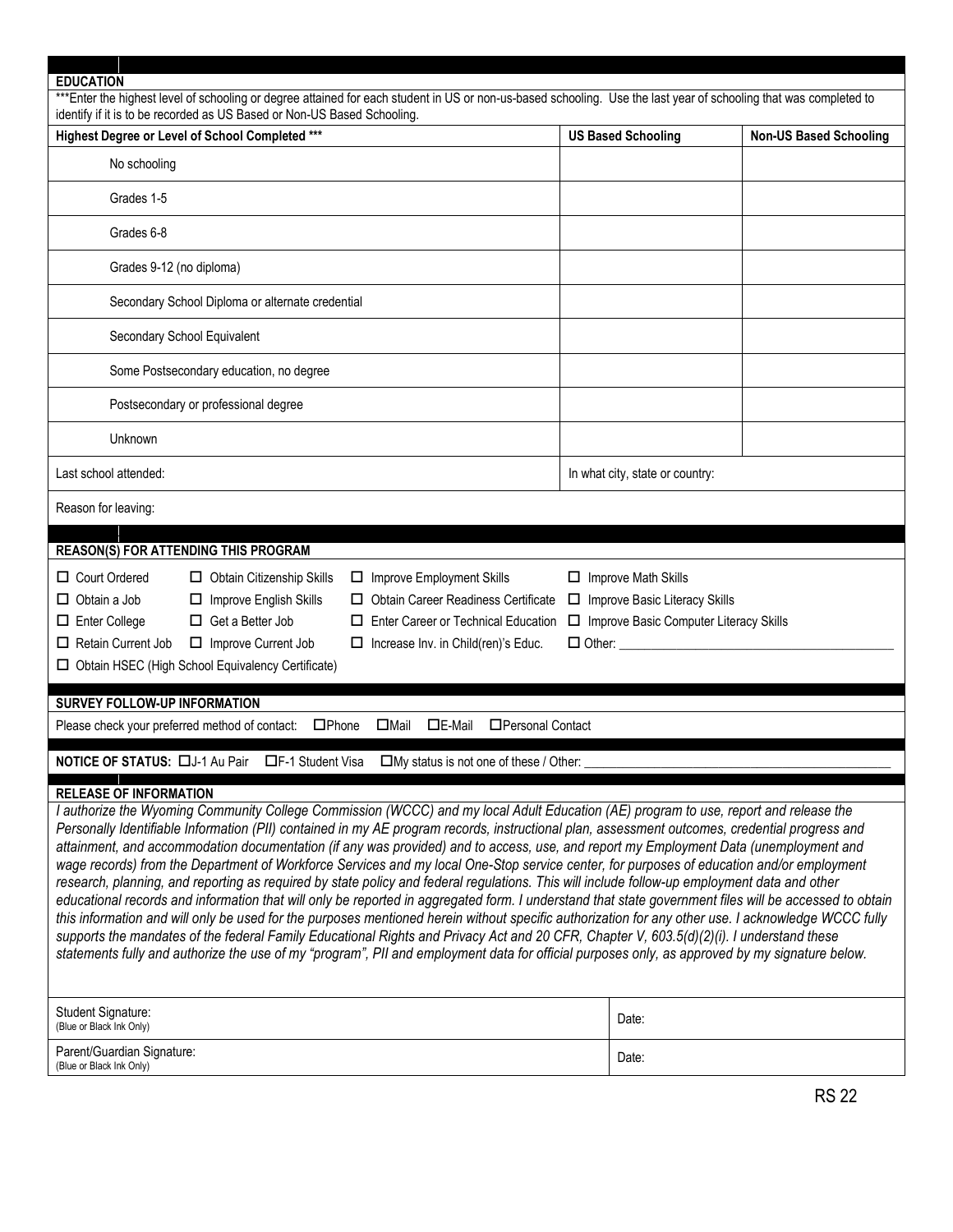## Definitions Page for Wyoming Student Data:

### **ETHNICITY:**

**Hispanic / Latino**: a person of Cuban, Mexican, Puerto Rican, South or Central American, or other Spanish culture in origin, regardless of race.

**American Indian or Alaskan Native:** a member of an Indian tribe, band, nation, or other organized group or community, including any Alaska Native village or regional or village corporation, which is recognized as eligible for the special programs and services provided by the United States to Indians because of their status as Indians.

**Asian**: a person having origins in any of the original peoples of the Far East, Southeast Asia, or the Indian Subcontinent (e.g., India, Pakistan, Bangladesh, Sri Lanka, Nepal, Sikkim, and Bhutan). This area includes, for example, Cambodia, China, Japan, Korea, Malaysia, Pakistan, the Philippine Islands, Thailand, and Vietnam.

**Black / African American**: a person having origins in any of the black racial groups of Africa.

**Native Hawaiian / Other Pacific Islander**: a person having origins in any of the original peoples of Hawaii, Guam, Samoa, or other Pacific Islands.

**White**: a person having origins in any of the original peoples of Europe, the Middle East, or North Africa.

**More Than One Race**: a person having origins in more than one racial category.

#### **BARRIERS:**

**Cultural Barriers**: an individual who perceives him or herself as possessing attitudes, beliefs, customs or practices that influence a way of thinking, acting or working that may serve as a hindrance to employment.

**Disabled**: a person who has any "disability" as defined in the Americans with Disabilities Act. A "disability" is a physical or mental impairment that substantially limits one or more of the person's major life activities.

**Displaced Homemaker**: a person who has been providing unpaid services to family members in the home and who: has been dependent on the income of another family member but is no longer supported by that income; **or** is the dependent spouse of a member of the Armed Forces on active duty and whose family income is significantly reduced because of a deployment, or a call or order to active duty, a permanent change of station, or the serviceconnected death or disability of the member;

**and** is unemployed or underemployed and is experiencing difficulty in obtaining or upgrading employment.

**Economic Disadvantage**: (Low income status): an individual who:

(a) In the 6 months prior to application to the program has received: (i) Assistance through the supplemental nutrition assistance program (SNAP); (ii) Assistance through the temporary assistance for needy families (TANF) program;

(iii) Assistance of supplemental security income program (SSI); or (iv) State or local income-based public assistance.

(b) total family income does not exceed 70% of the lower living standard income level;

(c) Is a youth who receives a free or reduced price lunch;

(d) Is a foster child on behalf of whom State or local government payments are made;

(e) Is a participant with a disability whose own income is the poverty line but who is a member of a family whose income does not meet this requirement;

(f) Is a homeless participant or a homeless child or youth or runaway youth; or

(g) Is a youth living in a high-poverty area.

**English Language Learner**: a person who has limited ability in speaking, reading, writing or understanding the English language **and** also meets at least one of the following two conditions (a) his or her native language is a language other than English, **or** (b) he or she lives in a family or community environment where a language other than English is the dominant language.

**Ex Offender**: a person who either (a) has been subject to any stage of the criminal justice process for committing a status offense or delinquent act, or (b) requires assistance in overcoming barriers to employment resulting from a record of arrest or conviction.